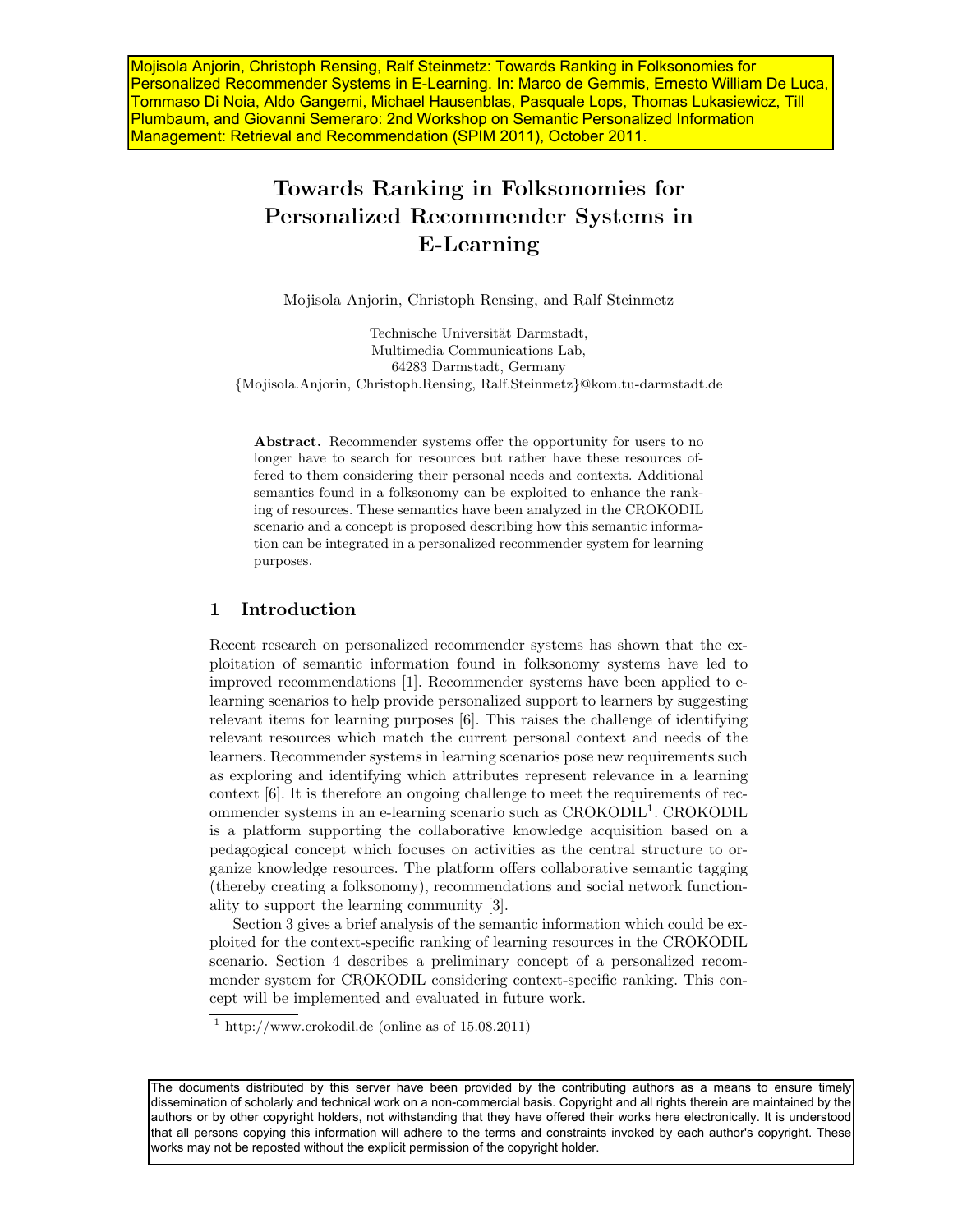## 2 Related Work

A survey of the state-of-the-art on social tagging systems and how they extend the capabilities of recommender systems is given in [7]. Abel [1] shows that it is worth exploiting additional context information which are found in folksonomies to improve ranking strategies. Approaches are introduced which extend FolkRank to a context-sensitive ranking algorithm exploiting the additional semantics relating to groups of resources in GroupMe! [1]. In technological enhanced learning, recommender systems have been deployed considering context variables such as user attributes and domain specific information to provide personalized recommendations [6]. The concept in this paper proposes to use contextual information in folksonomies to rank learning resources in a personalized recommender system for e-learning.

#### 3 Context Feature Analysis in the CROKODIL Scenario

Contextual information in folksonomies can be categorized into four dimensions [1]: the user context, the tag context, the resource context and the tag assignment context (when a user attaches a tag to a resource). Considering the CROKODIL scenario, the available contextual information can be categorized as shown in Table 1. The user context comprises of: *learner groups* working together on a common task or activity, user roles such as the tutor role and friendships existing between individual learners. In future work, additional social information could be inferred from the learner's social network. When tagging resources in CROKODIL, tag types such as genre, topic, location, person and event can be assigned to the tags. For example, the tag "Beer" of type "Location" refers to the town in Devon, England and not to the alcoholic beverage "beer", thus providing contextual information to the individual tags as well as to the tag assignments. Activities provide contextual information to a resource. In CROKODIL, activities structure which tasks need to be performed to achieve a defined goal. For example, in order to get ready to hold a presentation on German Culture, a learner creates an activity called "Prepare a talk about the Oktoberfest in Germany" having a sub-activity "Describe popular brands of beer in Bavaria". The

Table 1. Context Dimensions Applied to the CROKODIL Scenario

| User Context            |           |            | Tag Context Resource Context Tag Assignment Context |
|-------------------------|-----------|------------|-----------------------------------------------------|
| learner groups,         | tag types | activities | tag types,                                          |
| user roles, friendships |           |            | <i>activities</i>                                   |

required knowledge for this presentation is sought mostly via resources on the Web, such as on blogs or in Wikipedia. The appropriate resources are then attached to the activity. This activity thus provides contextual information to the resources. The tag assignment context comprises of tag types and activities as these both give additional contextual meaning when tagging.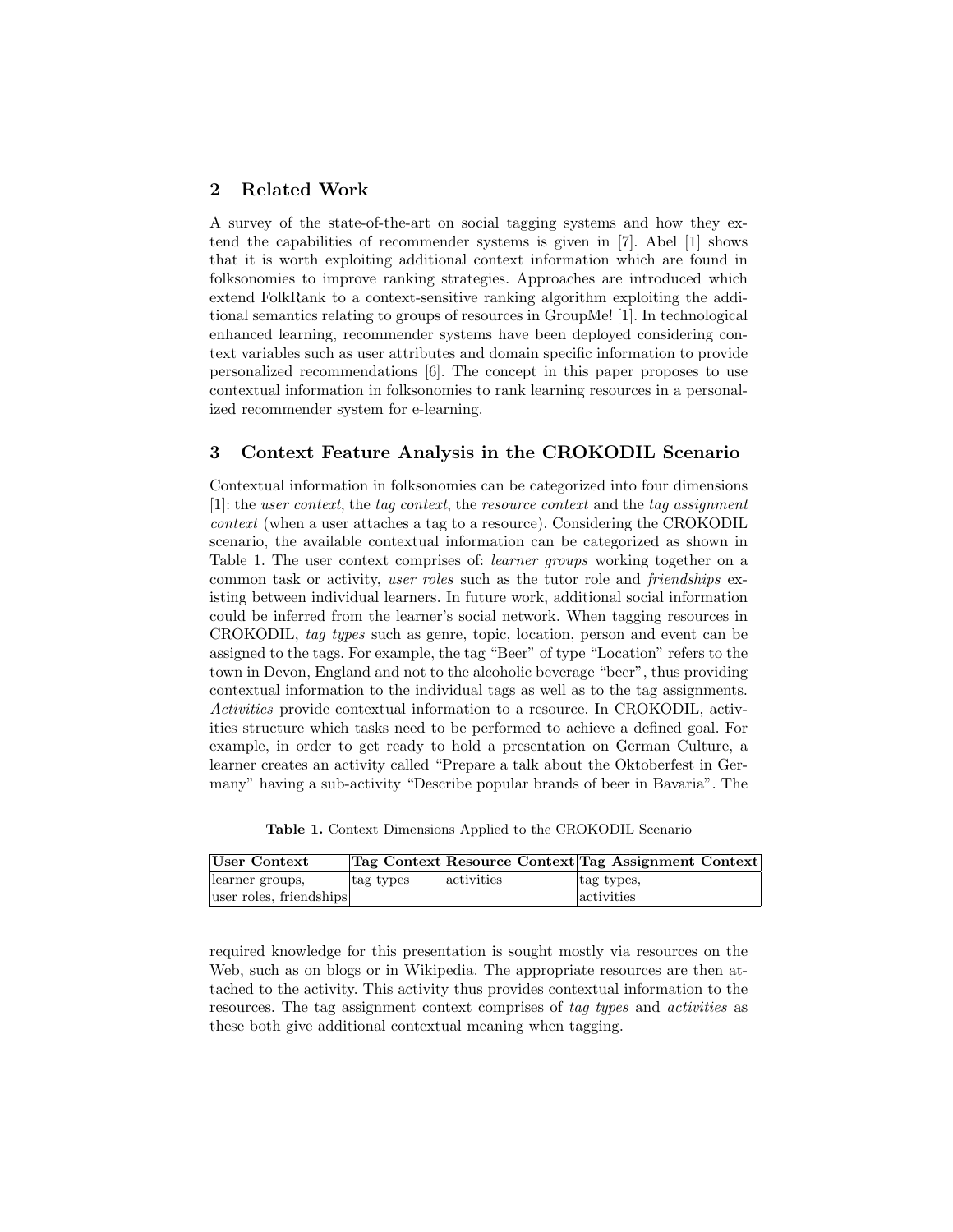# 4 Concept of a Personalized Recommender System in E-Learning

Fig.1 shows the conceptual design of a personalized recommender system considering the CROKODIL learning scenario. This concept incorporates the ranking of learning resources considering the context features discussed in Section 3 resulting from CROKODIL's social and knowledge network. Resources from friends, group members or the tutor will be given a higher weight than other resources. The tag types have different weights according to the popularity of the tag type [2]. For example, a topic tag "Oktoberfest" is weighted higher than a genre tag "blog". Considering the activity the learner is presently working on, for example, "Prepare a talk about the Oktoberfest in Germany", resources belonging to activities nearer in the hierarchy will be weighted higher than resources belonging to an activity further away. Therefore, resources belonging to its direct sub-activity "Describe popular brands of beer in Bavaria" are weighted higher than resources belonging to other activities further down the hierarchy.



Fig. 1. Conceptual Design of a Personalized Recommender System

The results from the folksonomy-based recommnender system will be offered to the learner in the form of a ranked list. The learner is given the opportunity to give explicit feedback regarding these recommendations via a simple like/ dislike binary rating. This feedback is integrated into the ranking algorithm by applying Rochio's relevance feedback approach [5]. The feedback is thus used to further adapt and fit the recommendations to the learner's present learning context. In addition, explanations will be made about the recommended item, giving reasons why this item was recommended [4]. This will help to give a better understanding and stimulate the learner to reflect about the recommended